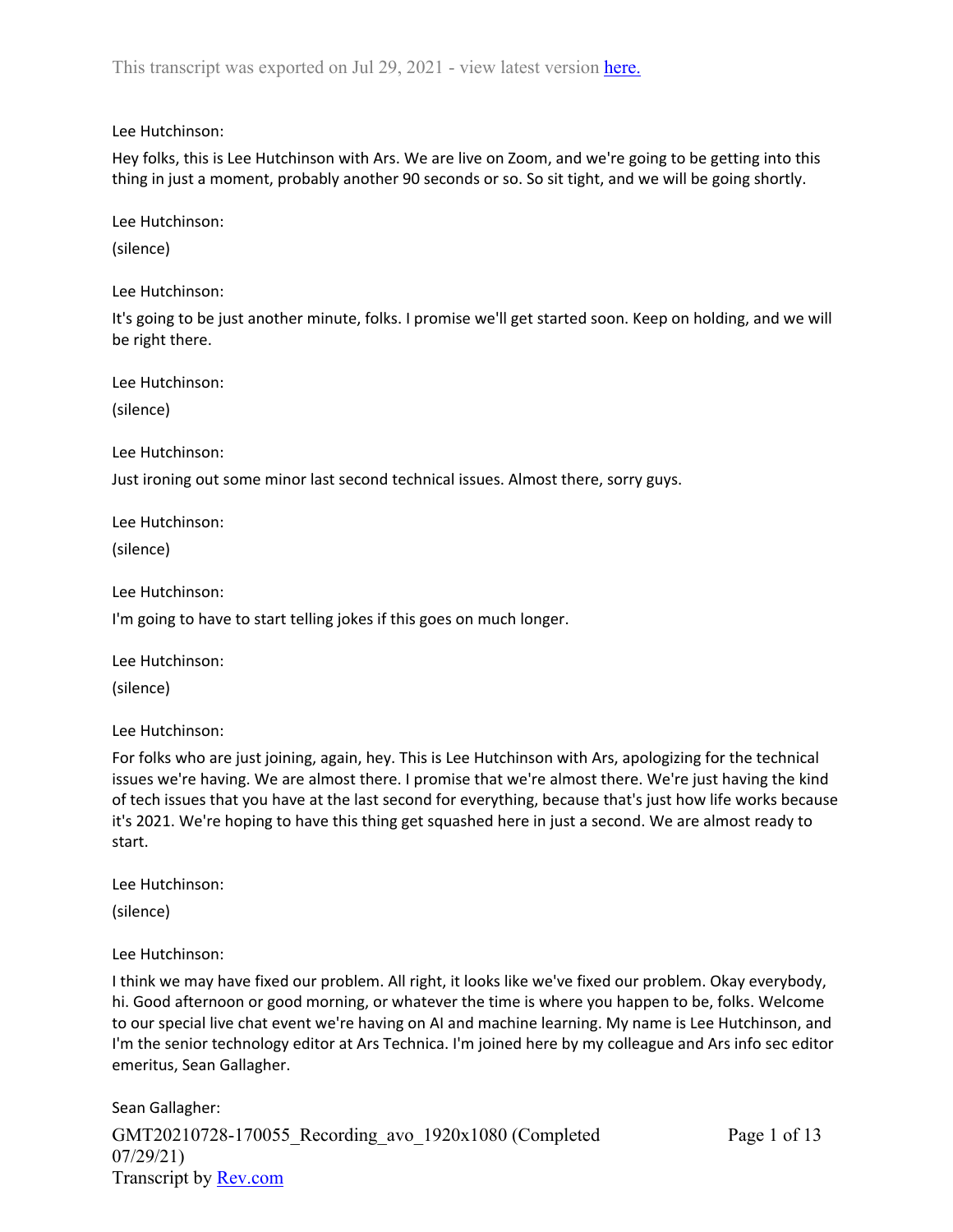Hey, Lee.

Lee Hutchinson:

And we also have with us Amazon senior principal technology evangelist Julien Simon, whose name I may or may not have just mangled. Hello, Julien.

Julien Simon:

That was pretty good, and hi everybody.

Lee Hutchinson: Woo, all right.

Julien Simon: Thanks for having me.

Lee Hutchinson:

Thank you. So the project we're going to talk about today here was my idea, so I'll take full responsibility for unleashing this upon the world here. But what we wanted to do was to create a machine learning model that could predict which out of a pair of Ars Technica front page headlines would win in an A/B test. So I naively thought this would involve feeding a model some previous headlines that won and some previous headlines that lost, and having the model do some natural language processing, and pick up on whatever commonalities there might be in winning headlines, and then Bob's your uncle, we're done.

# Lee Hutchinson:

And reality proved considerably more complex. Not because this isn't a good machine learning task, but because as it turns out, even having a sample size that consists more or less of every headline we've ever written over the past five, six years didn't provide us with a big enough pile of data to work with I think. So we were able however to get a lot of neat work done here, and we learned a lot. And by we doing the work, I mean Sean doing the work with some assistance from Julien and friends. So Sean, is that a good tee-up? This is about where you came in.

# Sean Gallagher:

Yeah, that's a succinct description. So we had about 5,500 headlines initially, or 5,500 pairs of headlines I should say, that-

Lee Hutchinson:

So 11,000-ish total strings of text?

# Sean Gallagher:

11,000-ish total headlines from the cases where the headlines had a significant difference in the number of times they were clicked by people who viewed them. So we were able to assure that these headlines, there was something substantially different between the winners and losers. And then I tried, based on our original assumption of being able to pick a difference between winners and losers in terms of their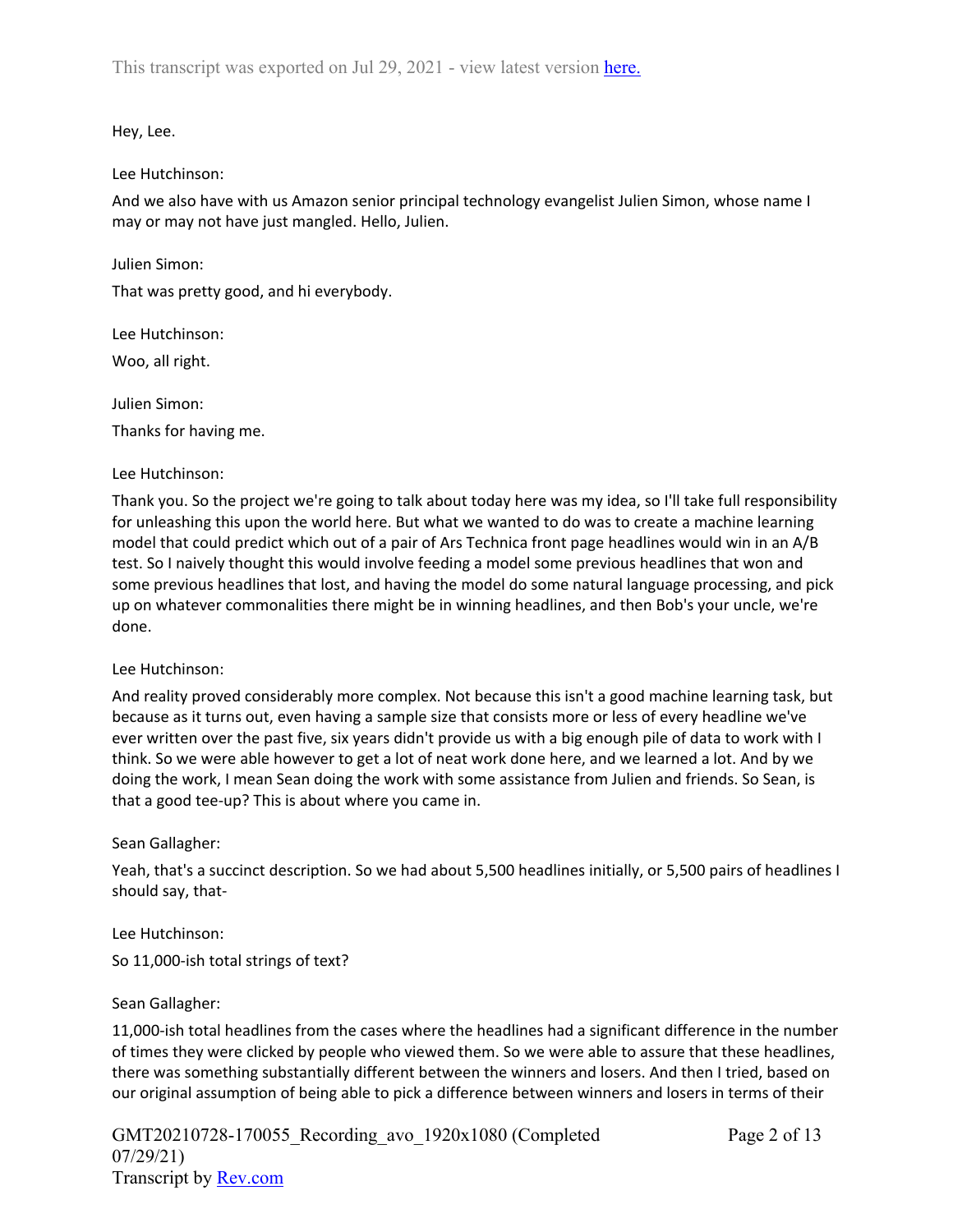content shows a couple different approaches to try and build a model to produce answers to tests of headlines. And that, I tried a couple different approaches initially. This is what we call the binary classification problem. It's either a winner or a loser. And unfortunately, based on the amount of data we had and also some of the issues with the data itself, we got just barely better than a coin flip in terms of accuracy. That was consistent across the board, and throughout what they call the confusion matrix of accuracy in machine learning. So it was equally getting things wrong on false negatives and false positives, and so it wasn't going to work as an accurate way of measuring anything.

# Sean Gallagher:

And I took it to Julien and we probed a bit more, he took a few shots at it, and we didn't really get that much better. So what eventually happened was we had to bring out the big guns. Julien tried using a model called BERT, which is pre-trained on a large body of... there are several versions of it, but they're pre-trained on a large body of text. And that got a little bit better, and that's a warning sign right there. It was something that was just... if we couldn't get that much better with a bigger, pre-trained body of text to measure things, we weren't going to get anything out of it in the approach we were taking.

# Sean Gallagher:

The final approach that we took was working with some folks at Amazon. I grabbed some other models based on BERT, one called SqueezeBERT, and another one that used the GPT-2 model, which comes from OpenAI, which is this huge model that we previously used to try to create deep fake news stories a few years back. Those got somewhat better results, and may have been something we could've gotten something production out of, but they were huge. SqueezeBERT is small. It got about a 60% accuracy rate, which is better than a coin flip, but it's still eh. But the larger model got up to close to 75% accuracy, but that larger model was a two gigabyte model, and would probably have required more compute horsepower than we would want to spend on checking headlines. That accurate-

# Lee Hutchinson:

So let me jump in here. I have a question for Julien that I want to get out here before we fall too much further down here, because this is, as the dummy in the group, this is really interesting to me. Because I'm the manager, right? So this was all my idea, and I didn't have to do any of the work. So we started out with, Ars does A/B tests on headlines. We have all of our writers for every story that goes in put up two headlines. Both headlines are shown to varying samples of folks who visit the homepage. The headlines are shown for 10 minutes each, and we measure the number of folks who see the headline versus click on it, and that gives us a confidence interval between the two headlines. And then at the end of 10 minutes, whichever one is over our confidence interval, that's the headline we go with.

# Lee Hutchinson:

And the data that we end up from that is, we have two pairs of headlines, the percentage of times they were clicked on, and then the confidence interval that was established of how the winning headline won. So Julien, my question for you here is sort of the same question that I asked when we started this crazy thing. Looking at this just from what I've described, what kind of ML problem is this really, and what would you do if you were going to solve this and it was a blank slate kind of thing?

# Julien Simon:

Yeah, you're asking the most important question when it comes to machine learning. A lot of people obsess over algorithms and models, and as Sean explained, even getting the biggest gun in the arsenal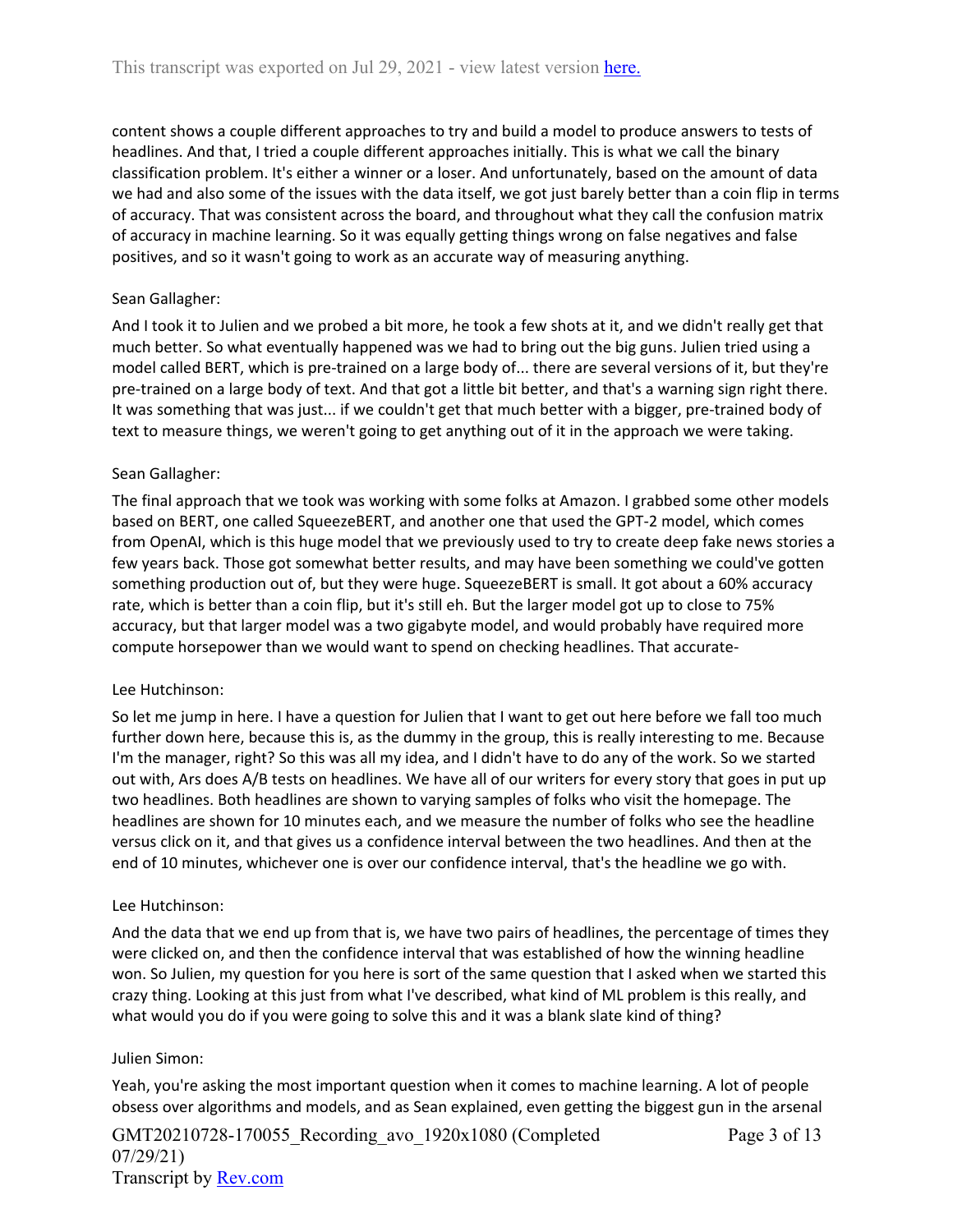didn't get to a very high quality model. And this is a good sign that probably the problem wasn't framed in the best possible way, and this is really the first step in every machine learning project. The business problem is very... I guess it's very straightforward when you just explain it, okay? You've got the headlines, you test. You A/B test them, you get some kind of metric, and then you decide which one is the best, okay? So it's very simple to explain. You don't have to be even a technical guy to figure it out.

# Julien Simon:

Now, how do you frame this as a data driven problem that you can feed to an algorithm? And you can try different things. So initially we went for the simple thing first, which is what I really ask customers to try first. Try the simple things. Maybe they work, maybe they don't, but you get a baseline right? And that baseline tells you how much better you get when you try the fancier stuff, okay? And let's face it, in a lot of machine learning problems, the simple things work just fine. Basic linear regression, basic classification with algorithms like random forests or XGBoost. These are literally the bread and butter of machine learning practitioners.

# Julien Simon:

So a lot of the time that's going to be just fine, and tweaking further with complex stuff is not going to work. So here in this case, the binary classification approach didn't work very well, even with the crazy complex models. So again, that's a sign we could try something else. And I think intuitively, intuition is very important in machine learning, we can see that maybe binary classification is a little naïve, because it breaks the link between the A title and the B title, right? Because in this case, we're not trying to figure out is this a good title or not. We're trying to figure out, here are two titles, which one of the two is the best? With respect to whatever metric you decide. So that relationship is lost when you try binary classification, or basically when you just treat titles in isolation.

# Julien Simon:

So I think a more elaborate approach would be to consider those two titles together, okay? Treat that as maybe a single sequence, with some kind of quality score. And then say, okay, you look at this thing, and here's the score that's associated to it, and then go and learn that. In a sense, it's a little bit similar to fake news detection. There's a lot of work on that and you actually mentioned it. So here's the headline, the real thing, here's the fake news version of it. And sometimes, they're really similar. Sometimes it's just a few different words. And again, if you look at one or the other, both could be true. Both could be fake, right? But if you see both, then you see yeah, this one probably sounds more reasonable than the other version, right? And as a human, you kind of develop a sense for that, and then probably a model can develop a sense for that.

# Julien Simon:

So I think if we went into a deeper project where we considered both pieces of text, both titles with a quality metric, certainly we would find that that works better, right? Because there's a relationship between the two, and [inaudible 00:17:39]. And the whole purpose of training is, let the algo figure out what that relationship is. Is it the number of words? Is it certain words you're using? We don't know, right? We don't know. And even if you ask domain experts, you've got your title experts as you explained earlier in the project, and they could say, "Well, I think this one's better." But if you ask them why, it's very difficult to explain why. It's a gut feeling, so that's what the model needs to pick up really. But I guess if you show them both and train them hard enough on probably a little more data than we have right now, I'm sure we'd get better results.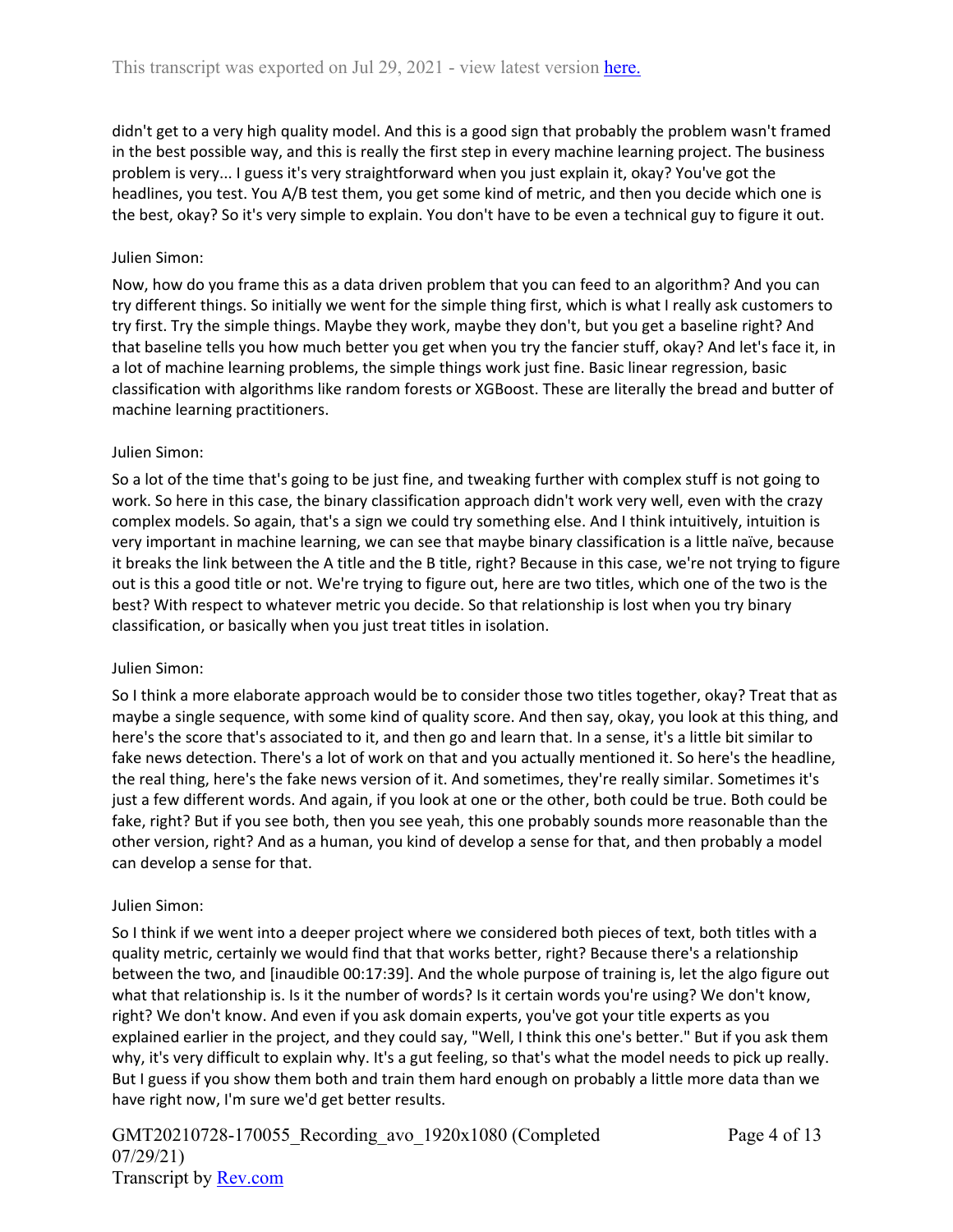Lee Hutchinson: Got it. And then-

Sean Gallagher: I think that's fair.

# Lee Hutchinson:

Sean, yeah. Sean, you ended up having to do a lot of work on this stuff anyway with the data prep and everything. Can you walk us through that a little bit?

# Sean Gallagher:

Sure. So one of the concerns I had with data prep early on is that a lot of natural language processing tasks, you go through and you remove stop words and other things like that that would extract... are padding in a normal piece of text. But stop words are like 70% of headlines, right? So is punctuation, right? And punctuation makes a different in headlines. I mean, did I throw an em dash in there? Is there a colon? Those sort of things, they make a difference in terms of the impact of the headline, so I couldn't exclude those. The various models consume the text in different ways. So for things like BlazingText which we used, I needed to tag things in front for what they were, and it takes them in essentially a text flat file with tags on each line.

# Sean Gallagher:

I was able to do all of this fairly simply with Python in a Jupyter notebook. And having spent a lot of time in Jupyter notebooks lately, and previous to this as well, it's become my preferred place to do things like this, manipulating large pieces of data, especially that comes out of comma separated values like what we've got for this test, because you can take the data structures and you can split them and merge them, and do all sorts of different things with the Pandas framework and other things. And PyTorch is sort of the standard right now for doing these sort of machine learning tasks now, which is based on Python, so it's really easy to move from one step to the other within the same environment.

# Julien Simon:

Yeah, it's what everybody does. Experiment in Jupyter notebooks. There are other machine learning or data processing languages. I mean, some people use R, and that works very well for them. [inaudible 00:20:34], researchers, they love R. That's a very good one. But for better or worse, Python is kind of the main one right now. And Pandas-

# Sean Gallagher:

[crosstalk 00:20:44] hated Python.

# Julien Simon:

NumPy, scikit-learn has some good feature engineering libraries. So if people listening to this are confused and they want to figure out, okay, what should I learn first when it comes to machine learning? My advice would be brush up on Python, and you don't need to be an expert Python developer. I am not that by any means. I'm a mediocre Python developer, but I know enough to do what I have to do. And before you dive into ML, I would highly recommend that you check out like I said, NumPy, Pandas. It's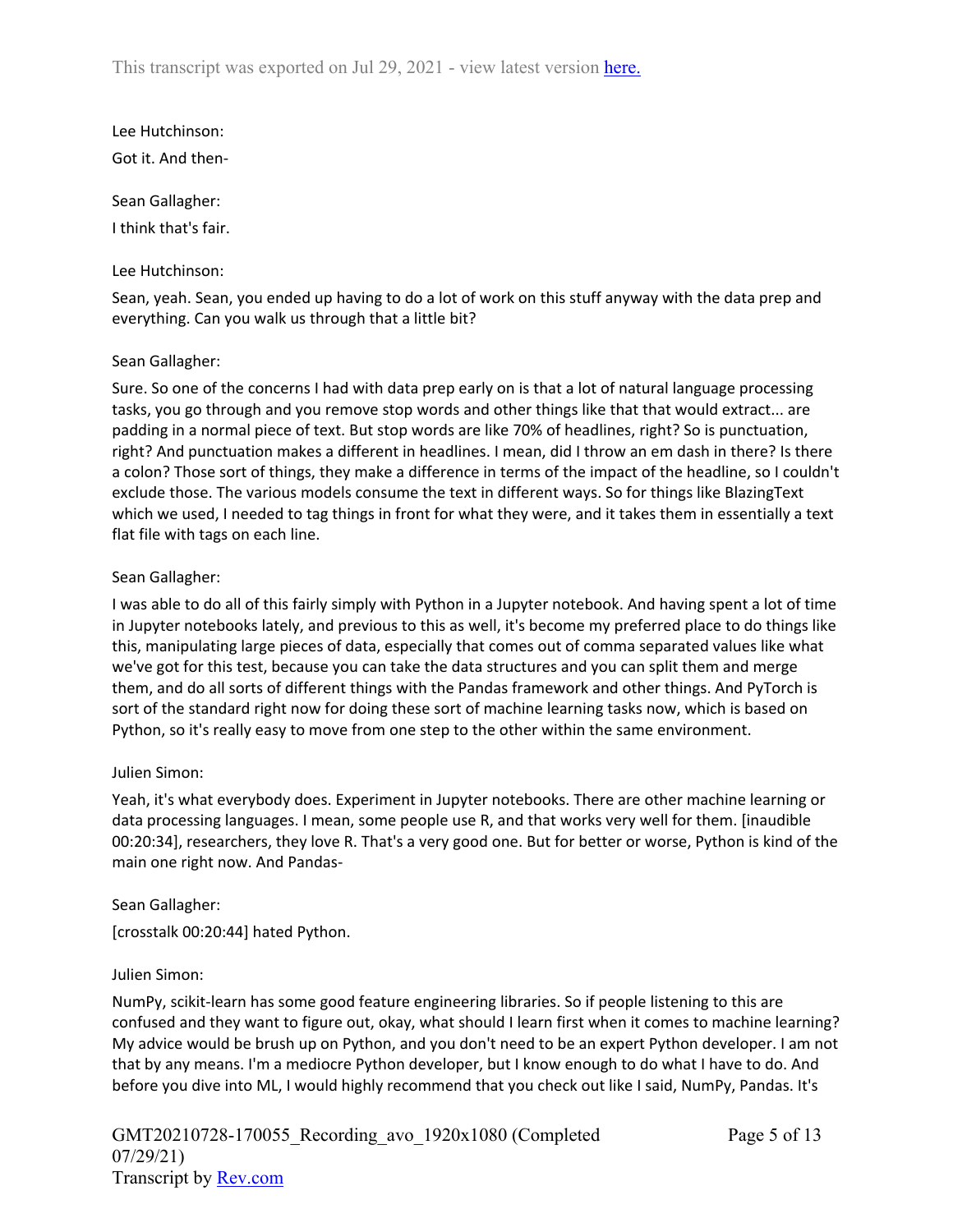the Swiss Army knife of data processing and data manipulation in general. And as we all know, that's 80% of your machine learning project right there.

### Julien Simon:

So please be patient if you're just starting with this. Be patient. Don't dive into [inaudible 00:21:41] PyTorch and all those fancy libraries. You've got to do the homework, and the homework is basic Python, NumPy, Pandas, and a little bit of Jupyter, and then you are all set, okay? Now you've got the basic tools. And for experimentation and small scale stuff, it's fine. And then sure, if your projects get bigger and you need to scale that to big datasets, and there's again a production element to it, then you will need additional tools, additional infrastructure. But in the early days of the project, I mean you can work on your local machine, that's fine, right? Just use what you know, and-

Sean Gallagher:

Yeah, and I also-

#### Julien Simon:

Invest your time in those tools, and it will really pay dividends.

#### Sean Gallagher:

I also had to do a lot of initial work in text editors, because I mean, it was easier to do... I used a regular expression search to go through and find-

Julien Simon:

Yeah, regex, sure.

# Sean Gallagher:

Things like HTML content. Had to kill all the HTML tags. All those EM tags and I-tags, and all the characters that were called out with an ampersand in front and all that had to be replaced with real text for processing, because we didn't want to have ampersand, amp, semicolon recognized as an entity.

#### Lee Hutchinson:

Some of the headlines ended up being... there's all kinds of corrupt in there. There's some tags, there's some HTML literals in there with smart quotes and dumb quotes. I wanted to interject just very, very briefly, folks who are on the Zoom participating, we would love questions too. I want to make this as interactive as we can, so if you guys have questions, just go ahead and type them in. And then when there is a break, we'll pull them up and start asking. I don't really have a set time as to when we're going to stop and do questions, but as they come in, we'll take them. So apologies for interrupting guys, [crosstalk 00:23:35] continue on.

# Julien Simon:

No, no. Please ask all the questions. We are absolutely live, so you can ask all your questions.

Lee Hutchinson: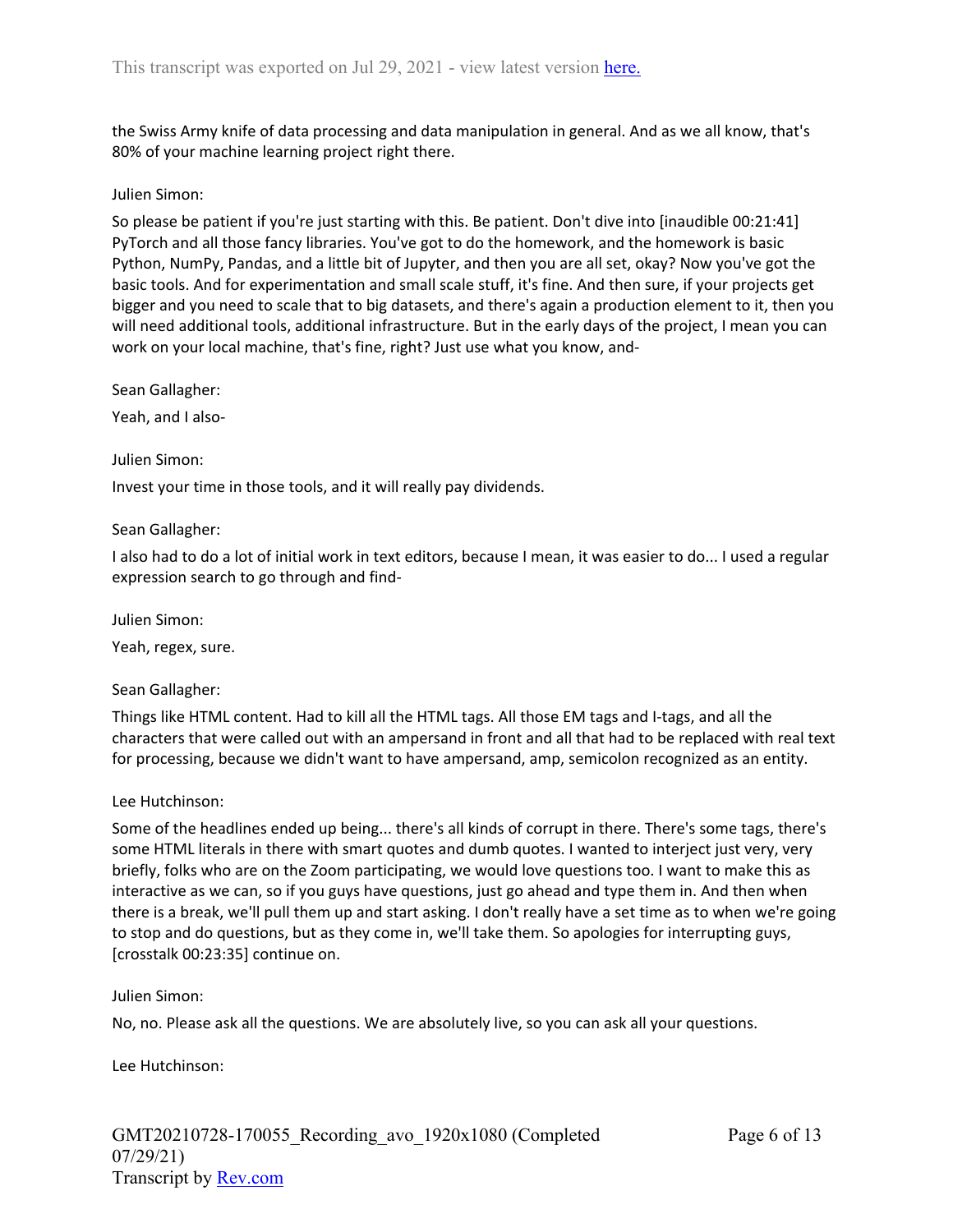Yeah. I had one too, and it's one that I really wasn't clear on going into this, and this is going to sound kind of dumb in high level. But is there a good rule of thumb or rules of thumb for when you're approaching an NLP problem like this, a natural language processing problem like this, is there a good rule of thumb for which off the shelf model to kind of pick to start with? And how do you figure that?

# Julien Simon:

Yeah, it's a good, again it's a good one. And I would say it depends on how much data you have, right? First of all. NLP means most of the time is going to mean deep learning, and deep learning generally requires quite a bit of data to get good performance okay, compared to I would say traditional statistical algorithms. So if you had 10 million headlines, okay? You could say, "I can probably train from scratch." So I can probably gather one of those reasonably fancy algos like BERT or a variant of BERT, and I can probably train it completely from scratch and specialize it on this particular problem, okay? And this goes, this works well. So if you have let's say very specific vocabulary, like let's say you want to train a model specifically on let's say legal documents, or life sciences documents okay, or medical documents. And God knows there is quite a bit of jargon there, right? We complain about IT jargon, but both my parents are medical doctors, and there's a fair bit of jargon there.

#### Julien Simon:

So you would say, "Well, a general purpose model, that probably won't work, so let's go and train something custom on my own dataset." But a lot of time, you will not have that amount of data, right? You will have let's say thousands or tens of thousands of documents. It's unlikely you're going to have 10 million legal contracts or 10 million patient notes, okay? Yeah, those datasets are out there, but most of the time you don't have that much. So in that case, you need to use pre-trained models, okay? And use a technique called fine tuning, where you actually take... you start from an off the shelf model, so a model that was already trained on a very, very large corpus. Typically Wikipedia and that kind of thing, right? Big datasets, bulky ones.

#### Julien Simon:

And so they've already learned how to extract patterns, let's say in English language, okay? They already know about English language, and that word next to that word means this, et cetera, et cetera, right? And so you can then fine tune it on whatever data you have, and let the model figure out these extra domain specific patterns that you have in your dataset, okay? And that's generally very fast. Obviously fast means, fast to train means much less expensive, and you don't have to wait for three days for your model to train, and you can iterate faster. So that's really the first thing. How much data do you have, do you want to train from scratch, do you want to fine tune, okay?

#### Julien Simon:

And then which variant of BERT, because BERT tends to be the main one these days, but again there are other ones. You have to do some research. You have to see, you have to find problems that are kind of similar to yours, go and read technical blog posts, go and read research papers, spend some time researching, do the homework once again, and see what works best for things that look like your problem, okay? And that's always a good starting point, okay? It's like going on YouTube and looking for a tutorial to do whatever you want to do in house, right? So the same works for ML, except you probably won't find the answer on YouTube. You'll find the answer in technical blog posts and research papers. But yeah, doing the homework again pays dividends, because you will focus on two, three, four likely techniques that should work and you can take it from there.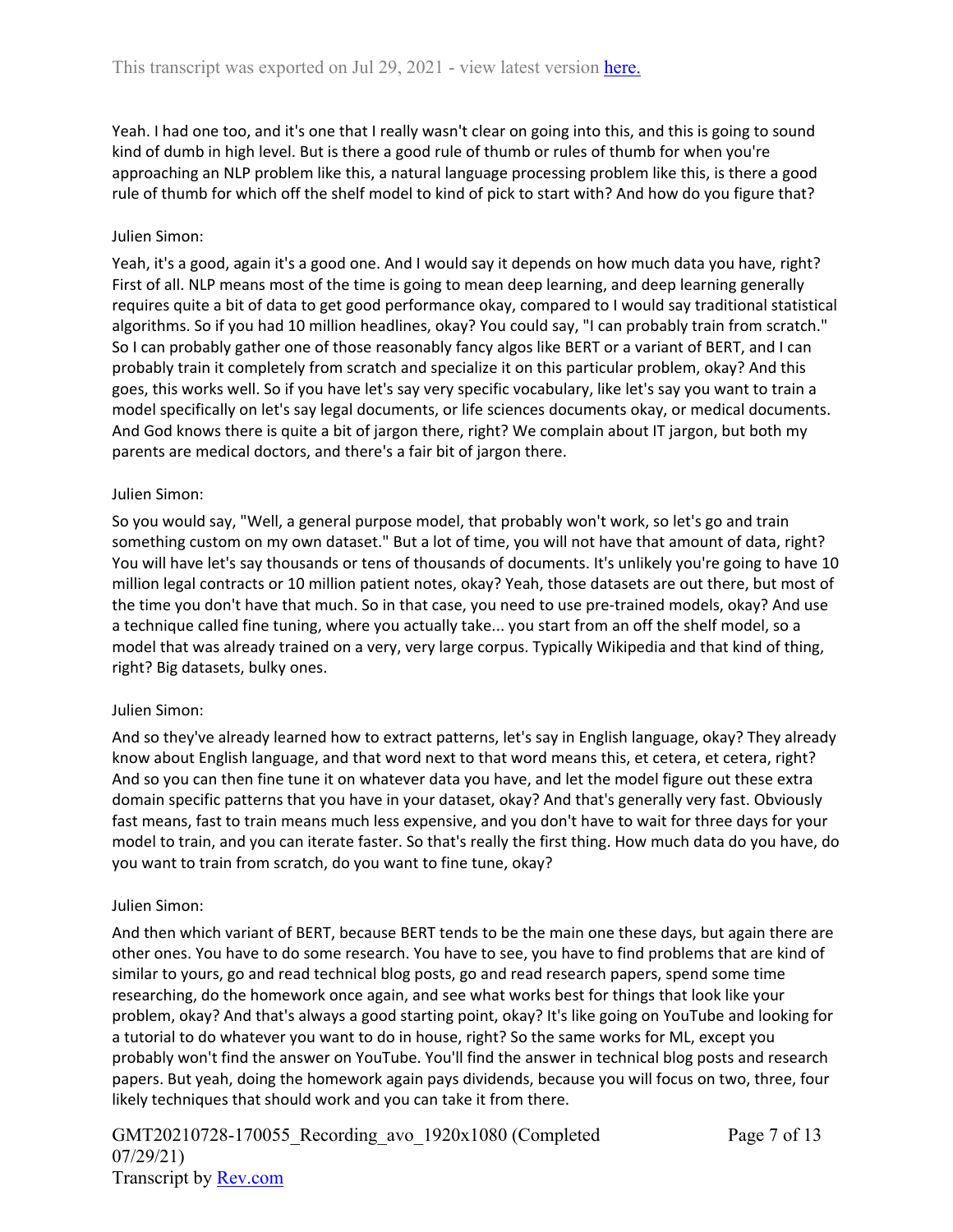# Julien Simon:

It's safe to assume your problem has already been tackled somewhere or something close to it, so don't go and reinvent the wheel. Be super pragmatic about it, and then try, again try the simple things first. Yes, please try the basic algos and then go up in complexity. And yeah, and just iterate and go as far as you can.

# Sean Gallagher:

So we definitely had some prior cases that I looked at in research that had looked at headlines, but they were looking at much vaster collections of headlines. So there was a click bait study I looked at that-

#### Julien Simon:

Yeah, click bait. Sure.

# Sean Gallagher:

Yeah, that went in, which is very similar to what we were trying to do here, but it was looking at headlines from a particular online news source and comparing it to headlines from established news sources, and trying to determine what click bait was and things like that. And that was trained on a much, much larger corpus of headlines than what we had available to work with here. So context is the most important thing in the dataset for this, just making sure that you have enough context for what the content is to be able to make a judgment on it. And that's why one of the things I said to Lee when we got rolling was, "Wow, I wish we had done this with comments instead of headlines," because the [crosstalk 00:29:40]-

# Julien Simon:

Sure, like product descriptions. Customer reviews. There's a really cool dataset which is called the Amazon Reviews dataset, it's actually hosted on AWS. So if you look for it you'll find it, and it's humongous. It's tens of millions, maybe hundreds of millions of reviews, so pick your poison. If you want to build a model for video games, you've got as much as you want in there. And yeah, it's huge, and obviously you can build very fancy apps with that because there is so much data to pick from. Another interesting point that we haven't brought up, and I remember we had this discussion early on, was what about words that could be so powerful like company names or billionaire names, famous people, right?

# Sean Gallagher:

Certain president names, [crosstalk 00:30:37].

# Julien Simon:

Exactly. And should we hide them or not, right? Remember, we said should we replace all company names with "company?" Should we replace all CEO names and investor names with "person" or whatever? Because obviously... and I guess it's fair, let's take Elon Musk as an example. If you see a title with Elon Musk, you see Elon Musk and you're going to click, right? I'm not saying everybody will, but it's like, "Oh, what's up with him now?"

Sean Gallagher: Most people do. Most people do.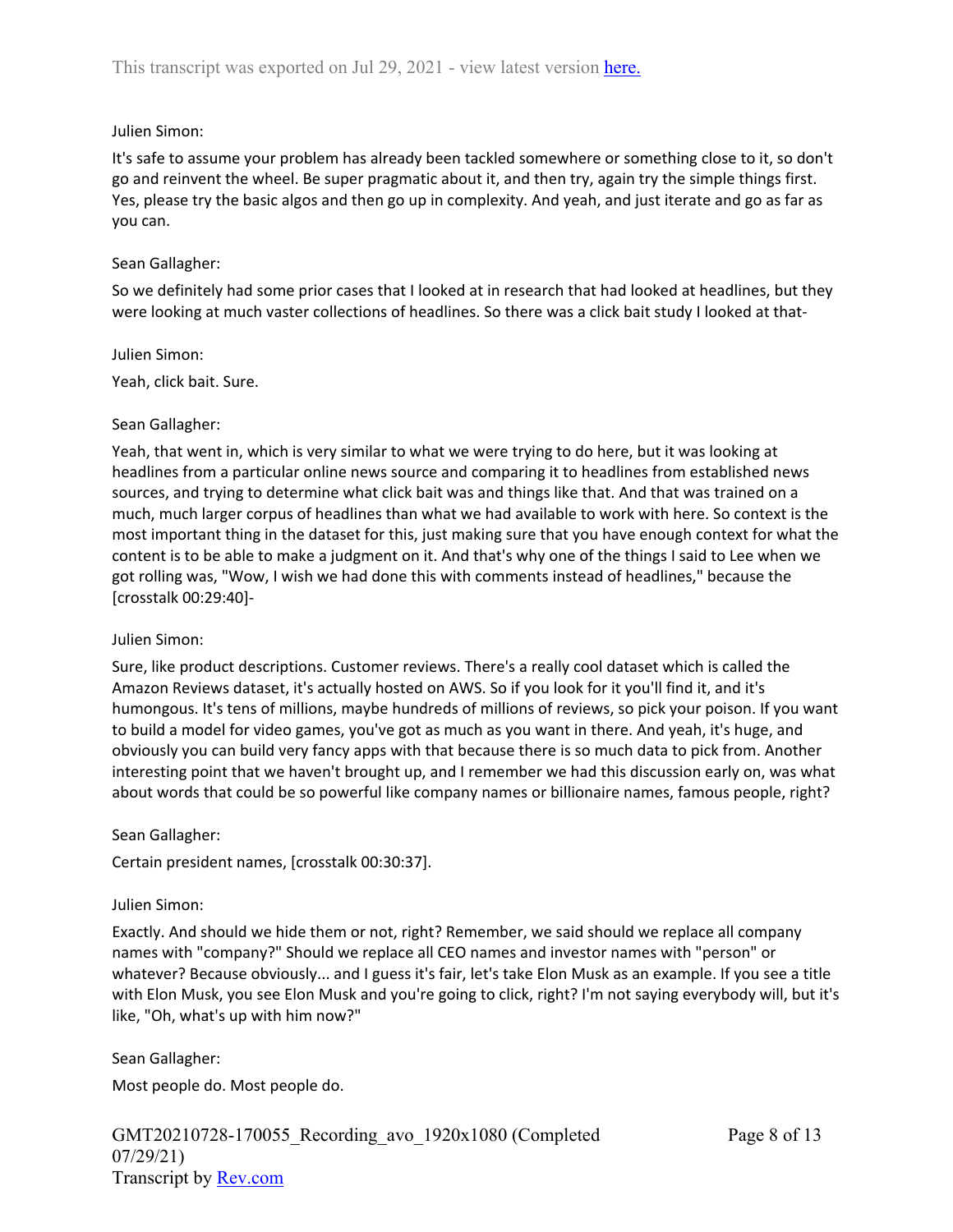# Julien Simon:

Yeah, what's up with him? He's doing all kinds of interesting, and yeah, interesting things. Sometimes a little bizarre too, but yeah, he's generally a very interesting character.

# Sean Gallagher:

Yeah, and I tried that a little bit too early on. I did go through and try to do substitution for person and company and things like that, and I didn't get anything out of it really. And part of it is because we were already canceling out company names and person names, because we had the company name, person name, in both headlines usually. So it wasn't really an indicating of preference for one or the other. I mean, I did do a little bit of a look at, prior to us doing this, did a word cloud on what words were more prevalent in winning headlines than losing headlines, just to get a sense of if there was a real issue. And the words that popped up in the losing headlines more frequently than the winning headlines were not names or companies, they were [crosstalk 00:32:17]-

# Julien Simon:

Yeah, so that's a really interesting thing. That kind of analysis is super important. And again, it's not machine learning per se. It's really data wrangling, data analysis. I mean, as a writer, you could be totally convinced that if you put Amazon in a title, or if you put Elon Musk, it's just going to click better, because maybe you had a few instances of that in your own experience. And that could be a very strong belief, but maybe that belief doesn't actually survive deep analysis. So that's why all those... intuition is important, gut feeling is important, but you've got to back it with data, right? Because somebody could say, "Oh right, yeah. We're going to over-index on billionaire names and company names, because we know that clicks better." And well, maybe, maybe not. And in this case, it looks like it's actually not the key factor, right? It's more subtle than that. But that's a really good, interesting-

Sean Gallagher:

It doesn't help [crosstalk 00:33:26].

# Julien Simon:

That's a very interesting learning, I think.

# Sean Gallagher:

Yeah. It doesn't distinguish between a winning headline and a losing headline on the same topic, and that's the problem. And so because both the headlines are going to mention the subject, and they both would probably be successful based on the topic regardless, but one is more successful in drawing clicks than another for some arbitrary reason, and that's often because of information that's in the headline that is contained in words that are not subject related. So for example, headlines that were a little bit less definitive that contained weasel words like "may" or things like that, they tended to do more poorly than headlines that were very specific and actionable, and more not in passive voice. Not couched. So that wasn't a real surprise to me having written a lot of headlines in my day, but it did definitely show that the content of the headline beyond the nouns and the action verbs mattered, because they determined what... the preferences of the readers were towards more active headlines.

Lee Hutchinson: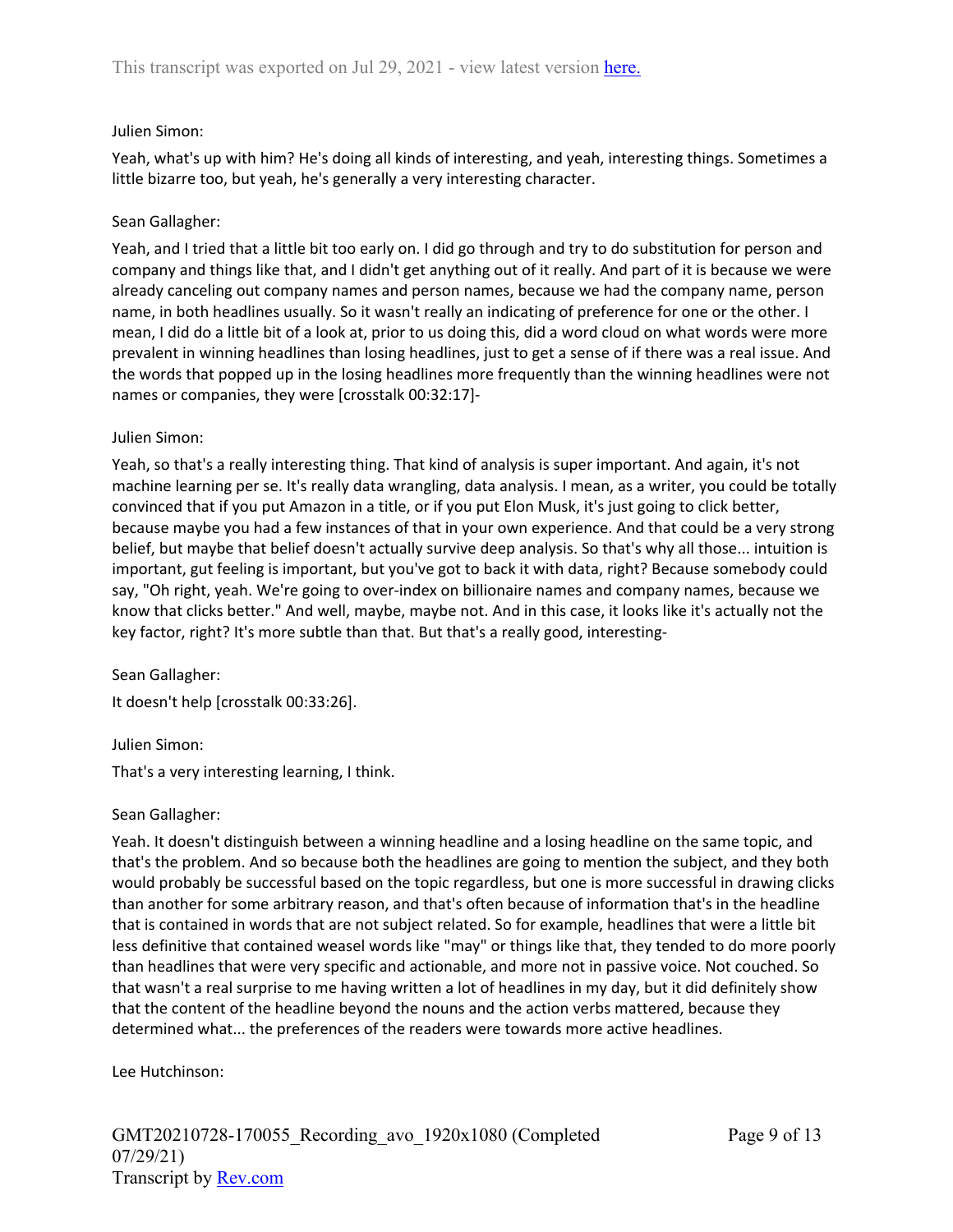Let me jump in real quick here, guys. We've had a couple of questions show up, and the first one was from someone asking if we could sort of go over the tools that were used. So rather than do that, A they'll show up in the transcription for this, which will be available on arstechnica.com, and also Sean's article series has all of these tools mentioned in them. So the model names, BlazingText and Hugging Face and BERT, and all of the tools that we used are in the piece, and then they will also be on the recap that gets posted with this.

# Lee Hutchinson:

An additional question though, and this is maybe or maybe not germane. The question is, can you clarify... this is partially for me. Can you clarify what you stated about the original A/B test, and wouldn't the alteration of headline presentation too soon affect the data used in the analysis? So I'm not a statistician and I don't have a good math kind of answer to that, but I can tell you that the way the A/B testing works on Ars, which is germane to this discussion. So each writer generates a pair of headlines finally. We actually have a bunch that get workshopped. And then each writer comes to the table with a pair of headlines that are attached to the article. Both headlines are shown to a subset of visitors. So some, as soon as the story gets published, some folks see one headline and some folks see the other. It's randomly determined.

# Lee Hutchinson:

Now we do pick... the A headline is used to set up the permalink for the article, and to do the tweeting and stuff, because all that has to have a URL assigned to it. So the A headline ends up becoming the permalink. But then the A/B test runs for 10 minutes, and it runs for that 10 minutes for every article. So whether shortening or lengthening that time affects the analysis of everything, I don't know if there's an answer to that. But I do know that all the articles get the exact same thing, and then the confidence interval that we established is 90%. So if we don't have an established 90% confidence interval between that that A/B test ends up with, then we throw away the B headline and just go with the A. Rather than trying to do then some sort of complicated secondary analysis that may or may not be useful, we just go with the A.

# Lee Hutchinson:

So the idea here was to see if there's a way to nudge us in a direction towards writing headlines that... this would be one tool in the headline writing toolbox, but see if we could get nudged in the direction of writing headlines that are more likely to win. And this wouldn't be like embracing click bait, because that's a whole other side discussion, right? And that's a very complicated one, and one that I know we've gone down before. And like you said, there've been AI/ML experiments done before with click bait headlines and stuff. There's datasets that have been established out of that that are available to be looked at. We really just wanted to sort of look and see, what were the commonalities between headlines that won?

# Lee Hutchinson:

There was another really good question that builds on this, and the question is, is there a way to quantify the human, gut feeling of a winning headline or not? And that's a really good question, and I don't... I mean, that's really a question for Julien more than anything else. I mean Sean, I'll go to you first, and then I'll kick this to Julien. So you've said you've written headlines for quite some time, I know you have because I've edited many of your pieces and seen many of your headlines. It's a skill that you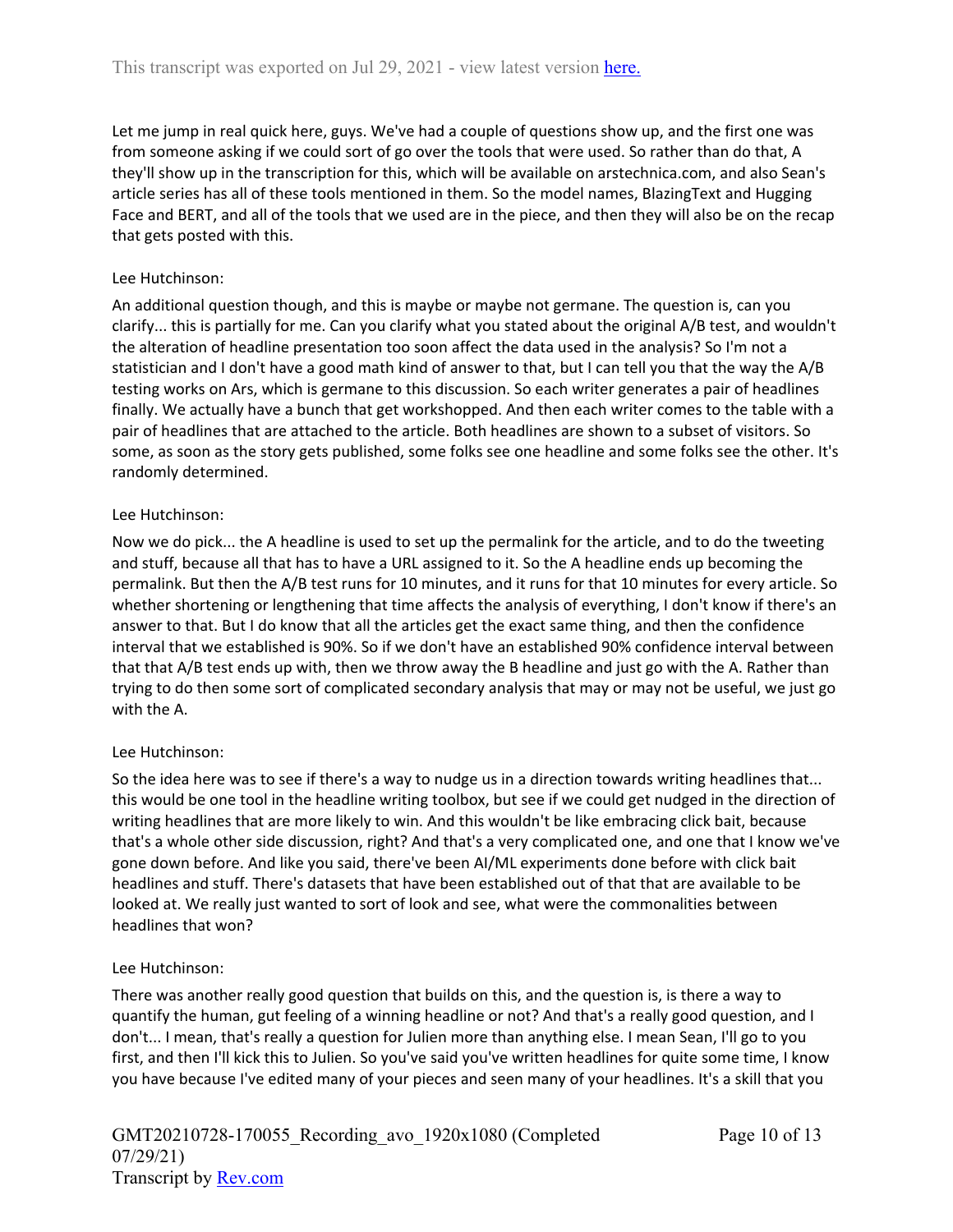sort of develop. So the question is, is there a way to quantify the human gut feeling of whether a headline is good or not, and is there a way to quantify it in ML terms? And I don't know if there is.

# Sean Gallagher:

Well, I think there's a grammatical structure that goes with a good headline. I mean, you've got to... the less obtuse your headline is about what you're saying the better. I mean, you don't always get a win out of a direct headline, right? As Beth Mole demonstrates on a regular basis. But there's got to be something that's got a hook to the headline that draws interest, and it has to be something immediate, because you only have about 80 characters to do it in. So I've been right on my headline choices based on the A/B test about, I don't know, 70% of the time. Sometimes I'm disappointed by what the crowd chooses. But that's life. But still, I mean, so if I'm picking right about 70%, I'm doing about as well as the two gigabyte, trained on every piece of text known to man headline out there.

# Julien Simon:

That thing, yeah. It's the incompressible error.

Sean Gallagher:

Yeah.

# Julien Simon:

So exactly. It's a machine learning concept, and it's an important one. When you're trying to shoot for, trying to set expectations on how well could ML be doing at this, one thing you look is how well are humans doing at this, okay? So if it's about classifying animal pictures, so you could take a panel of 100 people and show them animal pictures, and give them a limited time to call out, okay, whatever species this is, and you measure error. Okay?

# Julien Simon:

And you'll find that there's no such thing as 100% accuracy even for humans. Especially for humans I want to say. And it's the incompressible error. So it's, you will never ever solve that problem. Not with humans and not with machine learning models. So coming back to Lee's original point, I think if I was spending a lot of time on this, I would talk to Sean and I would talk to you, I would talk to writers, I would talk to people that are considered very good title writers, okay? So we would sit down with a cup of coffee, and I would try to drill holes in their brain and make them tell me as precisely as possible what makes a good title. So Sean actually gave us a good hint, he said complexity. So you could think AI is magical and say, "Oh, my two gig model is going to pick up whatever complexity is in the sentence." And okay, all right. Maybe, maybe not. But we could say, well so the text is obviously important, but what if we added another feature right? What if we added another feature into the mix?

# Julien Simon:

And we could have a complexity metric. I mean, that stuff exists for English and I'm guessing other languages, right? You have tools that give you a numerical score, a readability score, whatever you want to call it. And you could actually use this in pre-processing step. Compute that score and add it as a feature, okay? And you could add, I don't know, word count, and you could add the number of words that have more than, I don't know, 12 characters. Or what's the level of speech in there? Are you using very fancy verbs? Sometimes that really confuses me. I mean, people want to, I guess they want to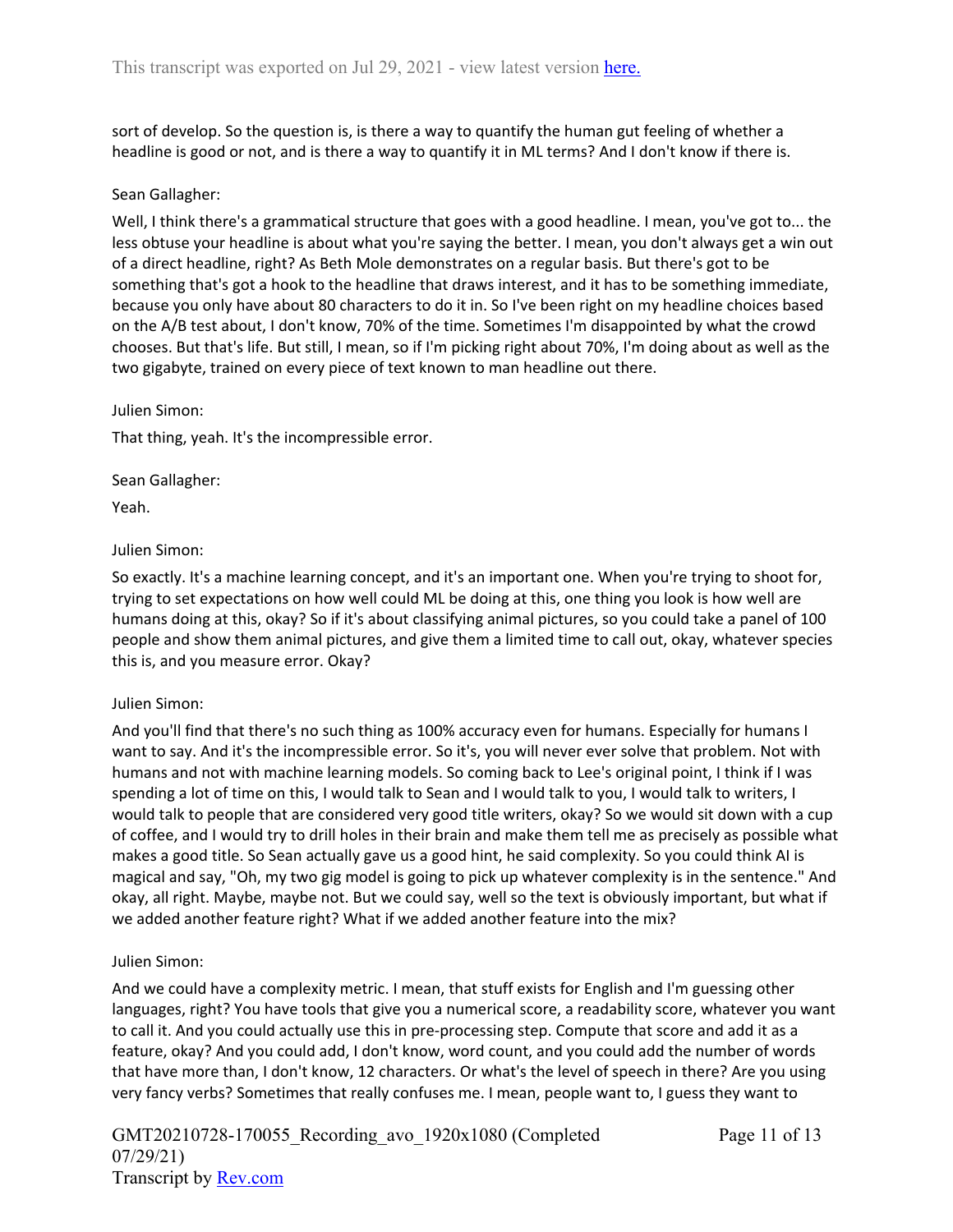sound really clever, but with my broken English I do stumble on the words or verbs that sound very literate. And I'm like, "What are these? What does this mean?" That doesn't make me want to click, because I have no idea what that article is about.

# Julien Simon:

So those could be good tracks to explore. And talking to a bunch of people, a few things like this would surface, and they would be fuzzy and they would be... in my experience, I think that or... and it's, okay, how do we make that a little more machine learning-y? Can we put a metric on that? We need a number. And we could add those as features and explore the problem, and see if those metrics are actually important. And it's that discovery problem, which is really framing the problem and discovering it, and then evolving the framing and exploring some more. That iterative phase at the very early stages of the project is super important. And again, don't rush to tooling, and don't rush to complex stuff, because garbage in, garbage out, right? It was true in '70s, it's still true with ML.

#### Julien Simon:

So try to be creative, spend time with your domain experts. Be nice to them because they know, and they need to share that expertise with you in the most useful way. So then it's your job to say, "Okay, I'm going to sum up this gut feeling into a metric that I can compute and add that to my model, to my feature, to my dataset," and see if the model picks up some kind of relationship. That's what machine learning is about, exploring.

#### Lee Hutchinson:

Absolutely. So we are unfortunately out of time. We need to kind of wrap here very quickly. So Sean, I wanted to kick this to you kind of at the end here. If we were going to do this again, can you give me the 30 second version of where we'd start differently, and then bring us to close here?

# Sean Gallagher:

Okay. Well we would start off by having a little more thought about what our actual business problem was here, and what the problem we were trying to solve was. I think one of the big problems we had was that we came in with an assumption that a headline by itself carried enough information for us to make a judgment on, and that clearly wasn't the right path. So we can't just test one headline to see if it's going to be a good headline without the context of what are the other options. So you need to do that, and so you need to have the context of both headlines. We should've been testing both headlines at the same time, which we did later with more success. And honestly if I had to do this again, I would probably choose a different problem.

#### Julien Simon:

Yeah, it's not an easy problem. Like I said, that sentence comparison thing, and it could be click bait, fake news. It has a lot of variations. It's not easy because it's language, and language is very subtle, right? And the relationship and how people react to certain words is very subtle. So you can try and brute force the problem, which worked up to a point, but if you need to go and brute force it, problem yeah, you should go back to the whiteboard and say, "Okay, let's take a different angle. Let's try to solve this in a different way."

#### Julien Simon: